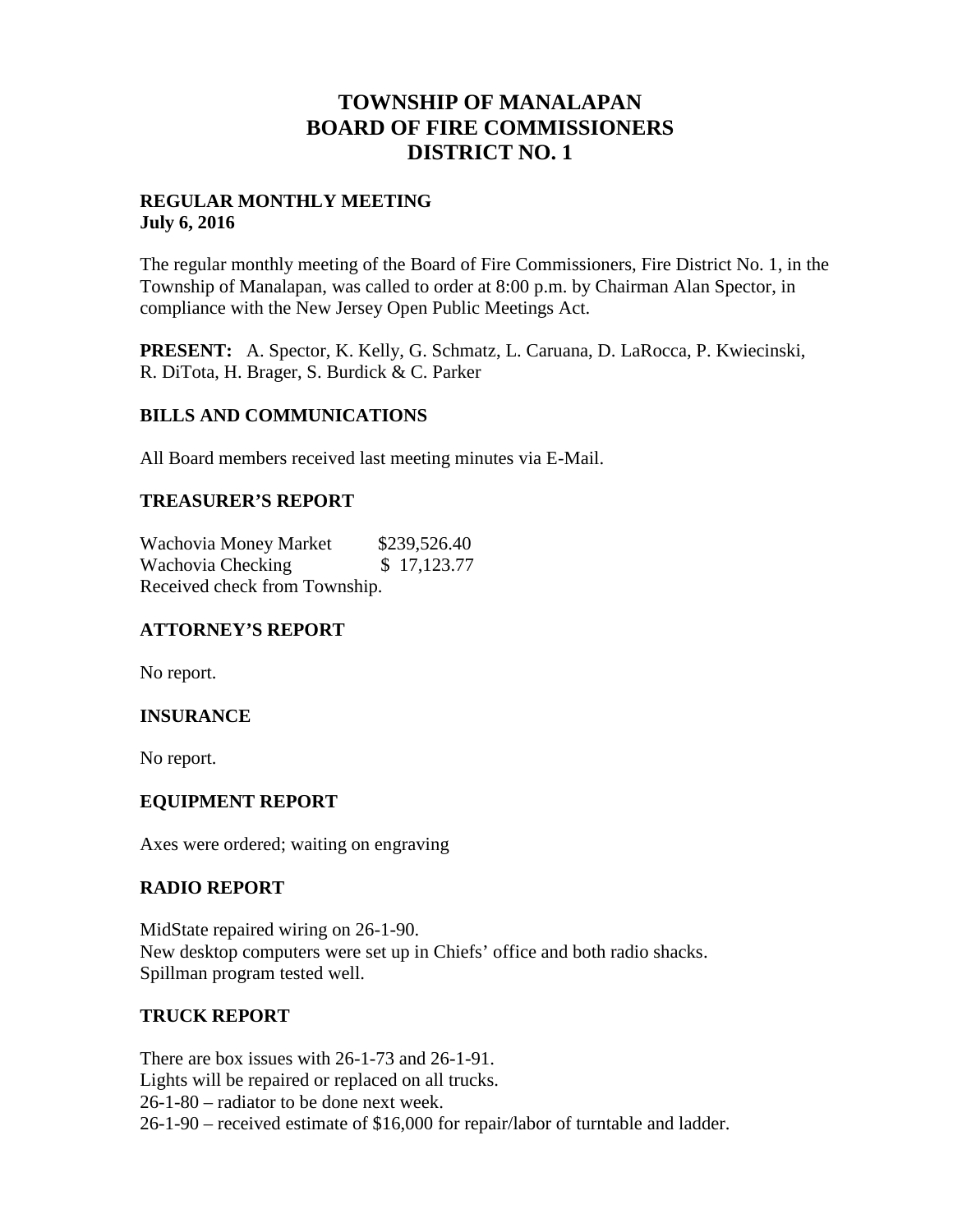#### **CHIEF'S REPORT**

We had 66 calls for last month and 452 calls for the year so far. Received letter from the Monmouth County Fire Marshall thanking us for helping out with the detail in Long Branch on July  $4<sup>th</sup>$ . Discussion held regarding the starting of physicals.

#### **ASSOCIATION REPORT**

Received proposal for the siding on the Main House.

#### **TRUSTEES' REPORT**

No report.

#### **OLD BUSINESS**

See attached.

#### **NEW BUSINESS**

Commissioner LaRocca made a motion to pay all vouchers; this was seconded by Commissioner Kelly. All voted aye.

Commissioner Kelly made a motion not to exceed \$18,000 to repair turntable and ladder on 26-1-90; this was seconded by Commissioner Spector. All voted aye.

Ladder testing is scheduled for August  $1<sup>st</sup>$ .

Pump testing is on Tuesday.

Commissioner Kelly made a motion not to exceed \$600 to purchase replacement knee protectors; this was seconded by Commissioner Spector. All voted aye.

Meeting opened to the public at 8:28 P.M.

A motion was made by Commissioner Spector to adjourn; it was seconded by Commissioner Kelly and all voted aye.

Meeting adjourned at 8:30 P.M.

Respectfully submitted, Kenneth Kelly, Clerk